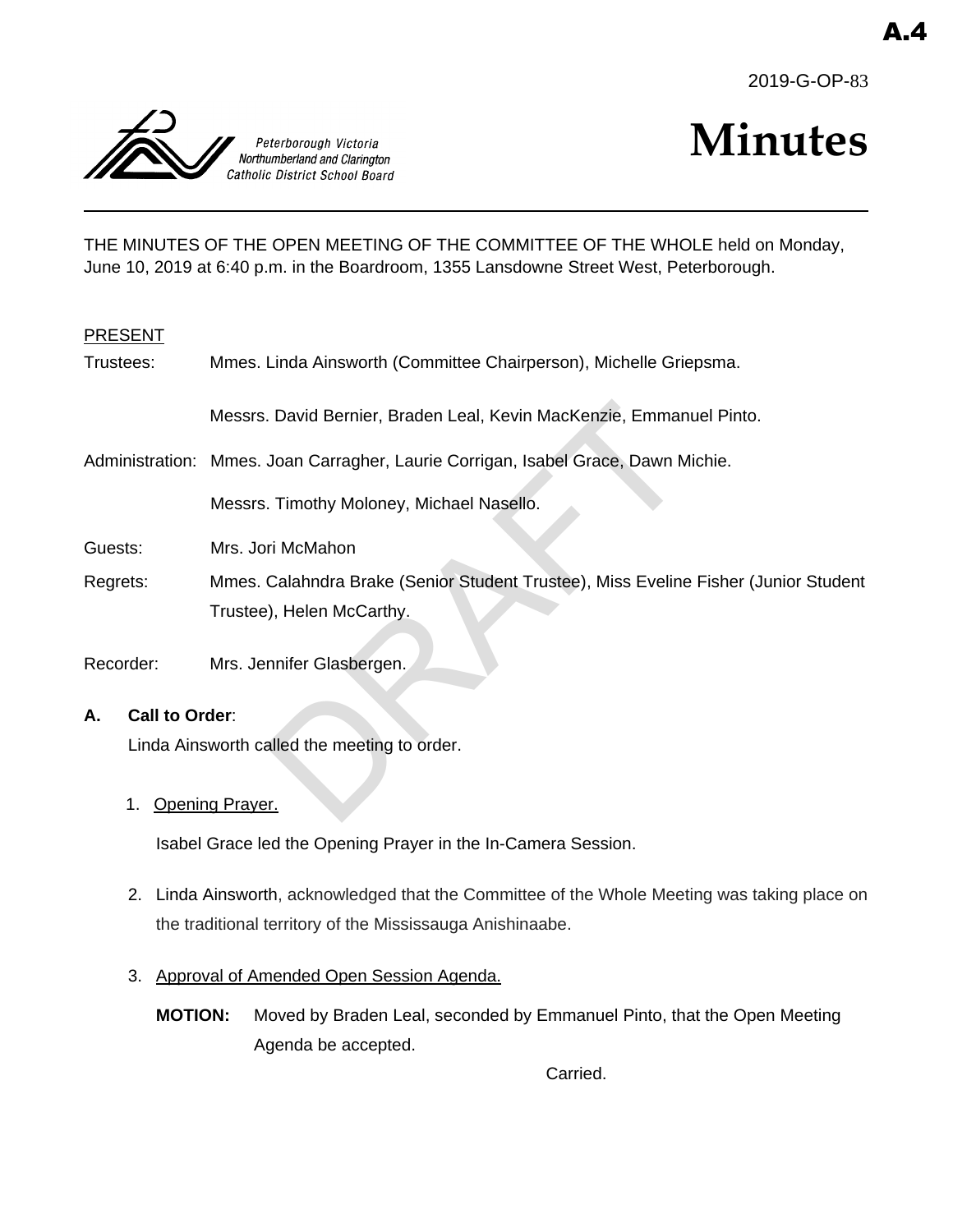- 4. Declarations of Conflicts of Interest.
- 5. Approval of the Minutes of the Committee of the Whole Open Session held on May 13, 2019.
	- **MOTION:** Moved by Michelle Griepsma, seconded by Braden Leal, that the Minutes of the Committee of the Whole – Open Session, held on May 13, 2019, be approved. Carried.

## 6. Business Arising from the Minutes.

#### **B. Recommended Actions/Presentations:**

1. Administrative Procedure 612 – Reimbursement of Expenditures on Board Business

Jori McMahon, Supervisor of Accounting, spoke to the committee in detail regarding the changes that have been made to Administrative Procedure 612 - Reimbursement of Expenditures on Board Business. Jori answered any questions or concerns Trustee members had.

**MOTION:** Moved by Kevin MacKenzie, seconded by Emmanuel Pinto, that the Committee of the Whole recommend to the Board that Policy and Administrative Procedure - #208 – Reimbursement of Expenditures on Board Business be deleted and the revised, newly formatted, Administrative Procedure - #612 - Reimbursement of Expenditures on Board Business, be received and posted as amended under Directional Policy - #600 – Stewardship of resources. ctions/Presentations:<br>
Procedure 612 – Reimbursement of Expenditures on Bo<br>
Supervisor of Accounting, spoke to the committee in de<br>
ave been made to Administrative Procedure 612 - Reim<br>
In Board Business. Jori answered any

Carried.

2. 2019 – 2020 Draft Budget Information

Isabel Grace, Superintendent of Business and Finance, presented the 2019-2020 Draft Budget to the Committee of the Whole. Isabel explained the report in detail and answered Trustee questions.

**MOTION:** Moved by Michelle Griepsma, seconded by Braden Leal, that the Committee of the Whole recommend to the Board that the 2019-2020 Operating Expenses Budget, in the amount of \$190,284,843 be approved as presented.

Carried.